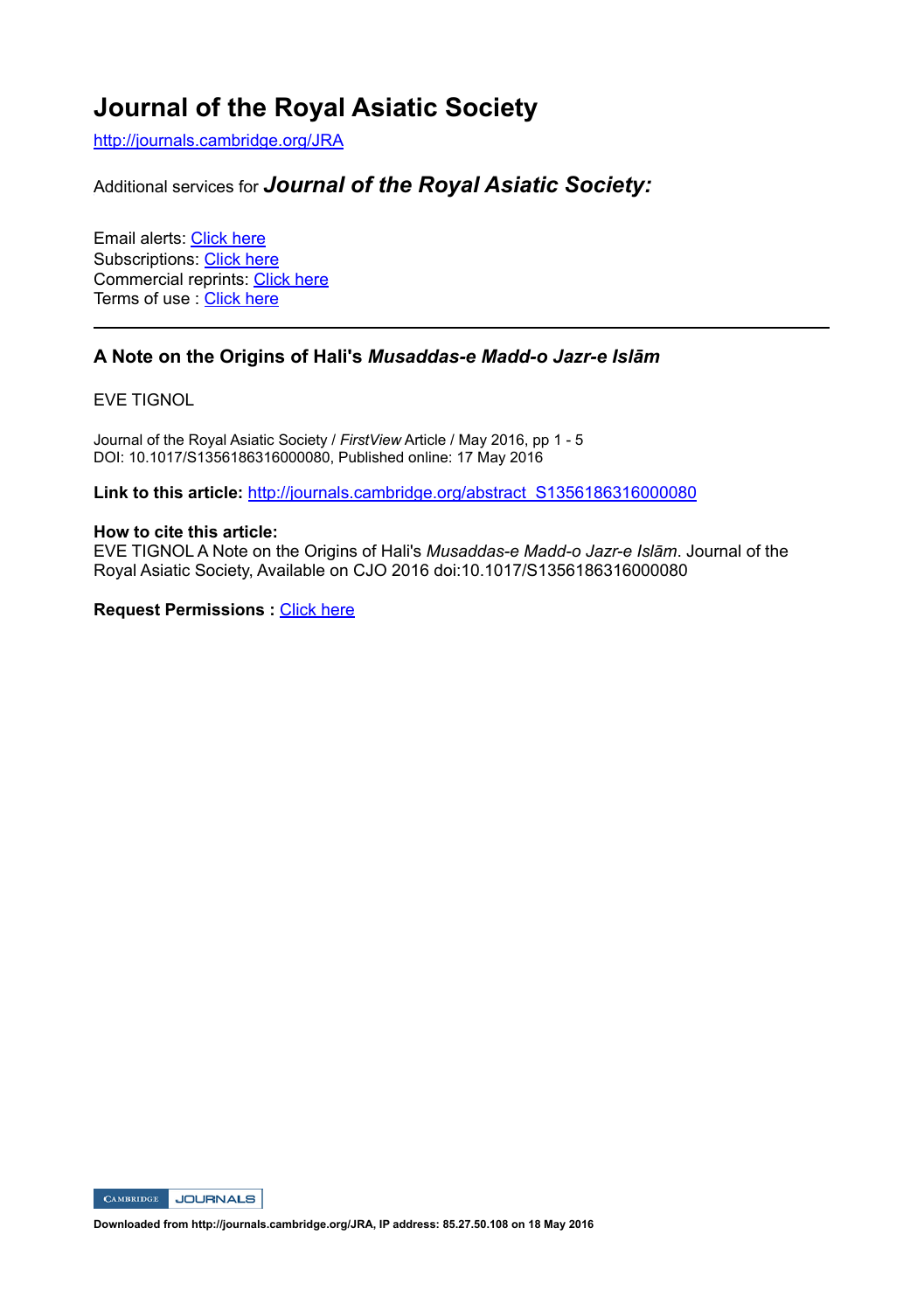# *A Note on the Origins of Hali's*

# Musaddas-e Madd-o Jazr-e Islām<sup>\*</sup>

#### EVE TIGNOL

Published in 1879 in the *Tahzīb ul-Akhlāa* as well as in book form, Maulana Altaf Husain Hali's *Musaddas on the Ebb and Flow of Islam* (better known as *Musaddas-e Hali*) is a unique text. The poem, which recalls a glorious Islamic past and mourns its decline in India, both drew on the Urdu *shahr*  $\bar{a}$ *shob* tradition that had developed since the eighteenth century as well as innovatively developed a very Arabic "flavour" and style that was uncommon at the time. While C. Shackle and J. Majeed have analysed Hali's use of typical Arabic literary devices in their excellent study and edition of the *Musaddas*, they conceded that "the overt influence of Arabic poetry is less easy to establish".1 However, new evidence from the *Aligarh Institute Gazette* of 1878 brings another piece to the puzzle and enables us to situate Hali's *Musaddas* in its broader historical and literary context: indeed, two articles written by Sayyid Ahmad Khan in January of that year show that Hali's masterpiece was in fact conceived as an Urdu re-adaptation of an Arabic classic, al-Rundi's famous *Lament for the fall of Seville*.

∗∗∗

T. G. Bailey noted in his study of Urdu literature about Hali's *Musaddas* that "no poem has had so great an effect on the Urdu-speaking world".<sup>2</sup> In 1879, its publication "took the public by storm"3 and Hali himself was amazed at the success of what he had called a "dry, insipid, plain and simple poem".4 When he reworked the text in 1886, the *Musaddas* had been republished six times, recited in innumerable gatherings (including celebrations for the birthday of the Prophet), introduced in school curricula, used as warm-up for religious assemblies and acted out in dramatic performances.5 The poem received immediate and widespread appraisal; it provided the New School of Urdu Literature with a model which

∗I would like to express my sincere gratitude to Professor Francis Robinson for his encouragements and for enriching my understanding of the topic. I am also thankful to Professor Tariq Ahmed, the History Department at AMU and the staff of the Maulana Azad library for facilitating my stay in Aligarh in March-April 2014 in every possible way. Research for this article was conducted with the support of the Friendly Hand Trust and the History Department at Royal Holloway University of London.

1C. Shackle and J. Majeed, Hali's *"Musaddas": the flow and ebb of Islam* (Oxford, 1997), p. 31.

2T. G. Bailey, *A History of Urdu Literature* (Karachi, 2008), p. 93.

3M. Sadiq, *A History of Urdu Literature* (Delhi, 1995), p. 347.

4First Introduction to the *Musaddas*, C. Shackle and J. Majeed, *op.cit*., p. 95.

5See Second Introduction to the *Musaddas* (1886) in C. Shackle and J. Majeed, *ibid*., p. 99 and S. A. Sandelvi, *Hali bahaisiyyat-i sha'ir* (Lucknow, 1971), p. 263 quoted in S. Anjum, *Monograf Khwajah Altaf Husain Hali* (Delhi, 2007), p. 75.

doi:10.1017/S[1356186316000080](http://dx.doi.org/10.1017/S1356186316000080)

*JRAS*, *Series 3*, page 1 of 5 C The Royal Asiatic Society 2016



<http://journals.cambridge.org> Downloaded: 18 May 2016 IP address: 85.27.50.108

CrossMark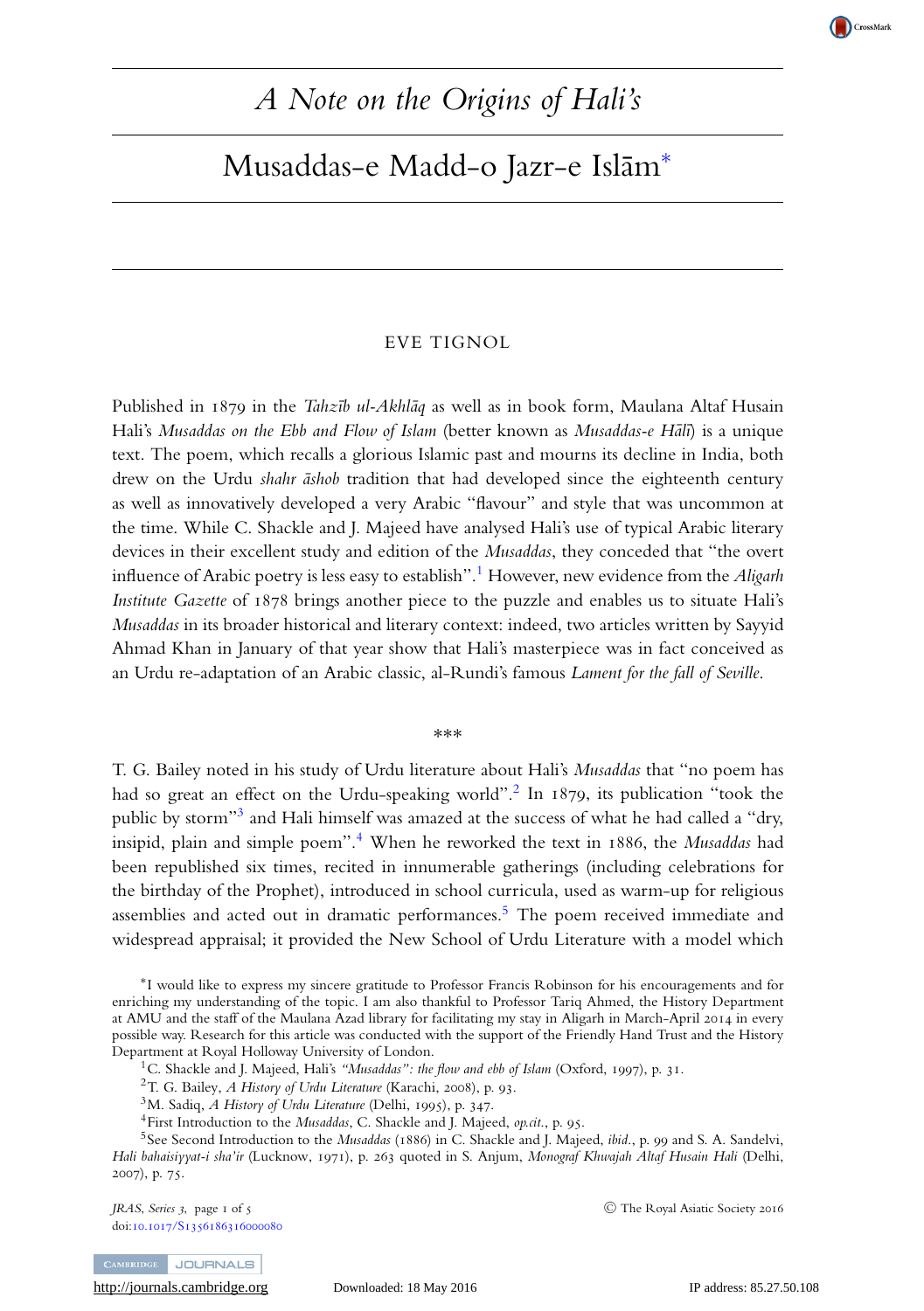"directed poetry into a new and fruitful channel"6 and generated a veritable "*Musaddas*mania" in the Urdu-speaking world and beyond, with countless authors copying its style and subject matter. However, despite the stir that the poem created and the consequent attention that it received from scholars, not much is known about the poem's genesis and some of its particularities – especially its resolute "shift towards Arab inspiration" $7$  – have remained difficult to explain. Hali did not describe the context around the poem's inception and composition in either of his two prefaces to the work and scholars have usually relied on one letter from Sayyid Ahmad Khan to Hali, dated June 1879, to shed more light on the work and emphasize Sir Sayyid's decisive role in the composition of the poem. In the letter, Sayyid Ahmad Khan indeed famously said that "when, on the Day of Judgment, Allah will ask me, 'What have you brought (for your deeds)?' I will say, 'I made Hali write the *Musaddas* and nothing else"".<sup>8</sup> Although the letter definitely highlights Sayyid Ahmad Khan's influence in the process, the discovery of two articles written by Sayyid Ahmad Khan and published in the *Aligarh Institute Gazette* more than a year before the publication of the *Musaddas* enables us to shed more light on Hali's most famous work.

On the 26th January 1878, in the middle of the Russo-Turkish war and several weeks after news of the fall of Plevna reached India, two feature articles written by Sayyid Ahmad Khan were published, occupying an unusual number of pages of the College Gazette.<sup>9</sup> The first article entitled "Elegy on the misfortunes of Al-Andalus" linked the recent fall of Plevna and the contemporary events in the Ottoman Empire with the fall of Al-Andalus more than five centuries earlier. This interesting link was further developed through the reference to, and publication of, a thirteenth-century Arabic elegy which appeared in the following pages of the Gazette both in the original Arabic and in its Urdu translation. The *marsiyah* said to have been composed by a certain Sayyid Yahya Qurtubi Andalusi was actually the famous *Lament for the Fall of Seville* (*Ritha' al-Andalus*) written in the middle of the thirteenth century (sometime between 1236 and 1266) by Abu al-Baqa al-Rundi, an Andalusian poet from Ronda (b. in Seville around 1204 and d. in Ceuta around 1285).<sup>10</sup> After relating the misfortunes of contemporary Muslim countries to those of Al-Andalus, the article continued:

"In this turbulence [the fall of Seville], Sayyid Yahya Qurtubi Andalusi, who was a very great scholar and incomparable poet, was also imprisoned. When he was young, he cried a lot on the ruin of Muslims and in their mourning *(matam)* he wrote one elegy of which we give you a

6M. Sadiq, *op.cit*., p. 267.

7F. Robinson, 'Strategies of Authority in Muslim South Asia in the Nineteenth and Twentieth Centuries', Modern Asian Studies (2013), vol. 47, n°1, p. 17.

8Letter from Syed Ahmad Khan to Hali, Shimla, Park Hotel, 10 June 1879, edited in M. A. Mannan (ed), Selected Letters of Sir Syed Ahmad (Aligarh, 2007), p. 10.

<sup>9</sup>The two articles spread over eight pages of the same issue of the weekly gazette (pp. 105-112).

<sup>10</sup>Some scholars date the composition from 1248 while others date it from 1267 (See J. El Gharbi, 'Thrène de Séville', *Cahiers de la Méditerranée*, 79 (2009), pp. 26-30). Not much is known about al-Rundi's life: he probably lived in Granada; he is thought to have been a *qazi* and would have composed a number of treatises on poetics, metrics and law (See J. S. Meisami and P. Starkey (eds), *Encyclopedia of Arabic Literature* 1(1998)). The attribution of the poem to a certain Yahya al-Qurtubi, would be anachronistic, if it is the same figure as Yahya bin Umar al-Qurtubi (d. 1172) since the events described in the verses have taken place in 1236, long after al-Qurtubi's death. (See *ibid*., p.194). Wrong ascriptions to other authors were in fact very common due to the fame of the poem to which several verses were often added, thus obscuring the date of composition (*ibid*., p. 372).

 $CAMBRIDGE$ **JOURNALS** 

<http://journals.cambridge.org> Downloaded: 18 May 2016 IP address: 85.27.50.108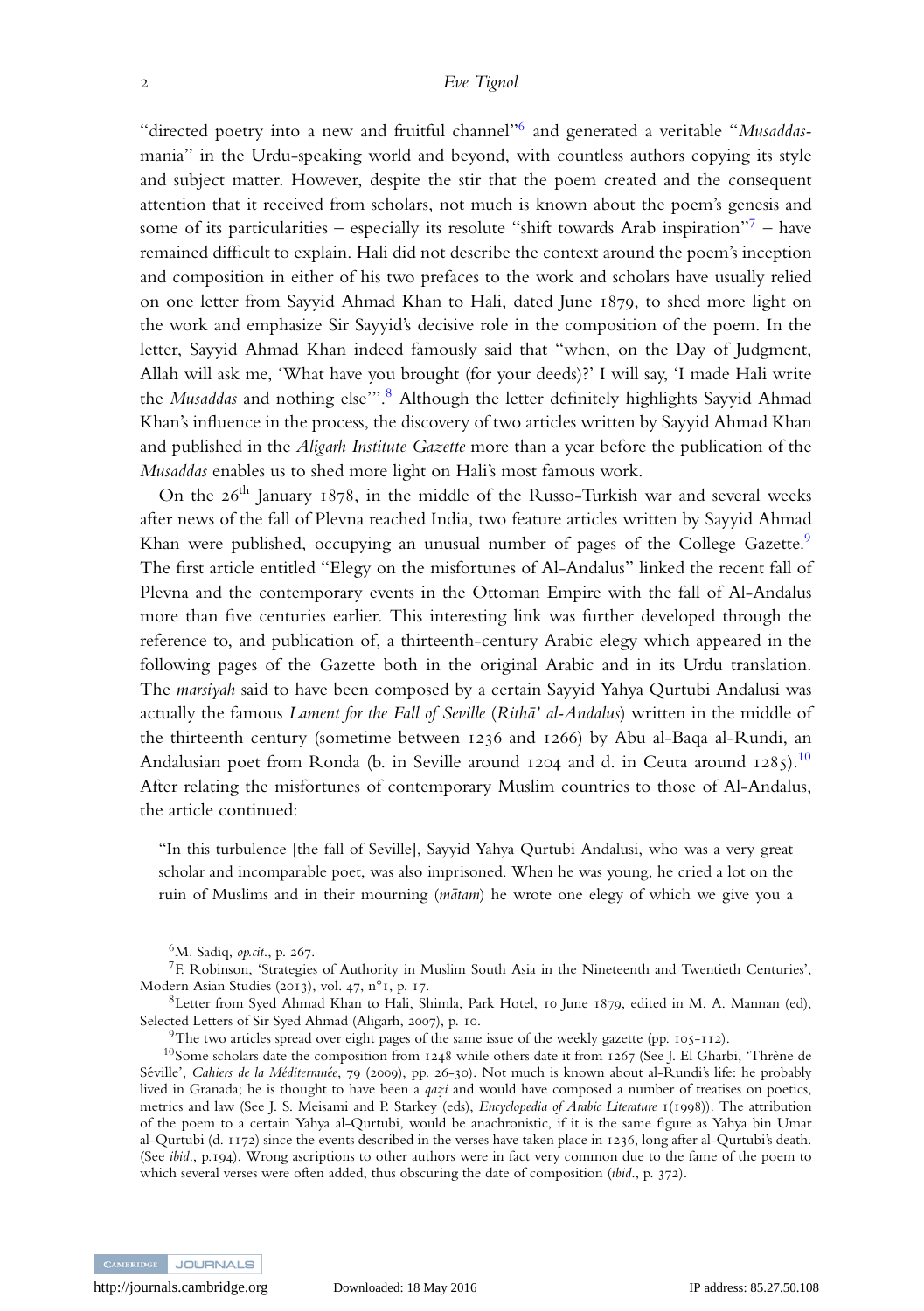translation in our newspaper, and from the incomparable eloquence, rhetoric, simple vocabulary (sādagī-e alfāz) and poignant subject of which we need to learn the lesson (*'ibrat pakarnā*) of the narrated event; our community needs to look attentively at what Yahya Qurtubi did and at what we are doing. At that time, he was crying over his contemporaries, and at our time, we are crying over our community. Between us and him, the only difference is that he was crying over what had happened, while we are crying over what is happening to our community. He was crying on the dead, we are crying on the living. He recited elegies for lifeless corpses; we are reciting elegies for the corpses of those who, though alive, are lifeless".11

This passage undoubtedly referred to the widespread practice of composing *shahr ashob* or *dunyā āshob* poems amongst Urdu-speaking elites at the time, which Sayyid Ahmad Khan criticised for their lack of simplicity and purposelessness. Al-Rundi's lament – at least the variant that Sayyid Ahmad Khan possessed – was not only seen as a simple elegy but as a powerful tool to awaken the community since the Arabic genre of *ritha' al-mudun* (city elegy) usually built a particular nostalgic framework which served an overt call for *jihād*.<sup>12</sup> The straightforwardness and faith-inducing verses that Sayyid Ahmad Khan admired in the Arabic elegy were hence presented as an alternative to Urdu *shahr āshobs*, a new ideal model for a "moribund" Urdu poetry which could now be revived. In the second article which immediately followed the Andalusian elegy and was entitled "a *Musaddas* on the example of the elegy: on the ruined condition of the Muslim community",<sup>13</sup> Sayyid Ahmad Khan thus clearly explained the genesis of what would become the most famous poem on the decline of Islam in India, Hali's *Musaddas*:

When I saw the pain of Sayyid Yahya Qurtubi's *qas¯ıdah Marsiyah-e Andalus*, I said to my kind honourable friend Maulvi Altaf Husain Hali that it is sad that there used to be mourners for Al-Andalus but that our times are such that no one until now has mourned the condition of our community. I told Hali: "God, my master, gave you a tongue but you do not speak; God gave you the marvellous ability to narrate but you don't make use of this miracle; God fills your eyes with tears through rain-bearing clouds but you do not let them flow once! The rain falls from the clouds in the hearts of oysters but your tears shall fall into the hearts of men: cry over the condition of Allah's community, write an elegy like Qurtubi's on the ruined condition of the community!"

And so I heartily thank Hali that my plaint had an effect on his heart and that he agreed to my wish and started writing a *musaddas* on the condition of the community designed to tell its story from the beginning to the end so that after [describing] its flow and progress, its decline would have much impact on the heart and our sleepy community would wake up and worry about their own offspring's welfare, progress and education. We copy here at this occasion a few stanzas from this *musaddas* related to the Arabs' condition in the beginning.

12A. E. Elinson, Looking Back at Al-Andalus: The Poetics of Loss and Nostalgia in Medieval Arabic and Hebrew Literature, *Brill Studies in Middle Eastern Literatures* 34 (2009), p. 36. The Urdu translation of the end of the Arabic lament reads: "How long will those good people lament? Will no heart be stirred by those imprisoned and killed? [...] If there is a Muslim and faithful in his heart, he will surely pursue *jihad*! For such a man, the *Jannat ul-Mawa* whose splendour is great will be arranged, *houris* and *ghulams* will look at him from heaven." (*Aligarh Institute Gazette*, *ibid*., pp. 109 and 110)

<sup>13</sup>*Ibid*., p. 111.



<sup>11</sup>*Aligarh Institute Gazette* (Aligarh, 26 Jan. 1878), p. 105.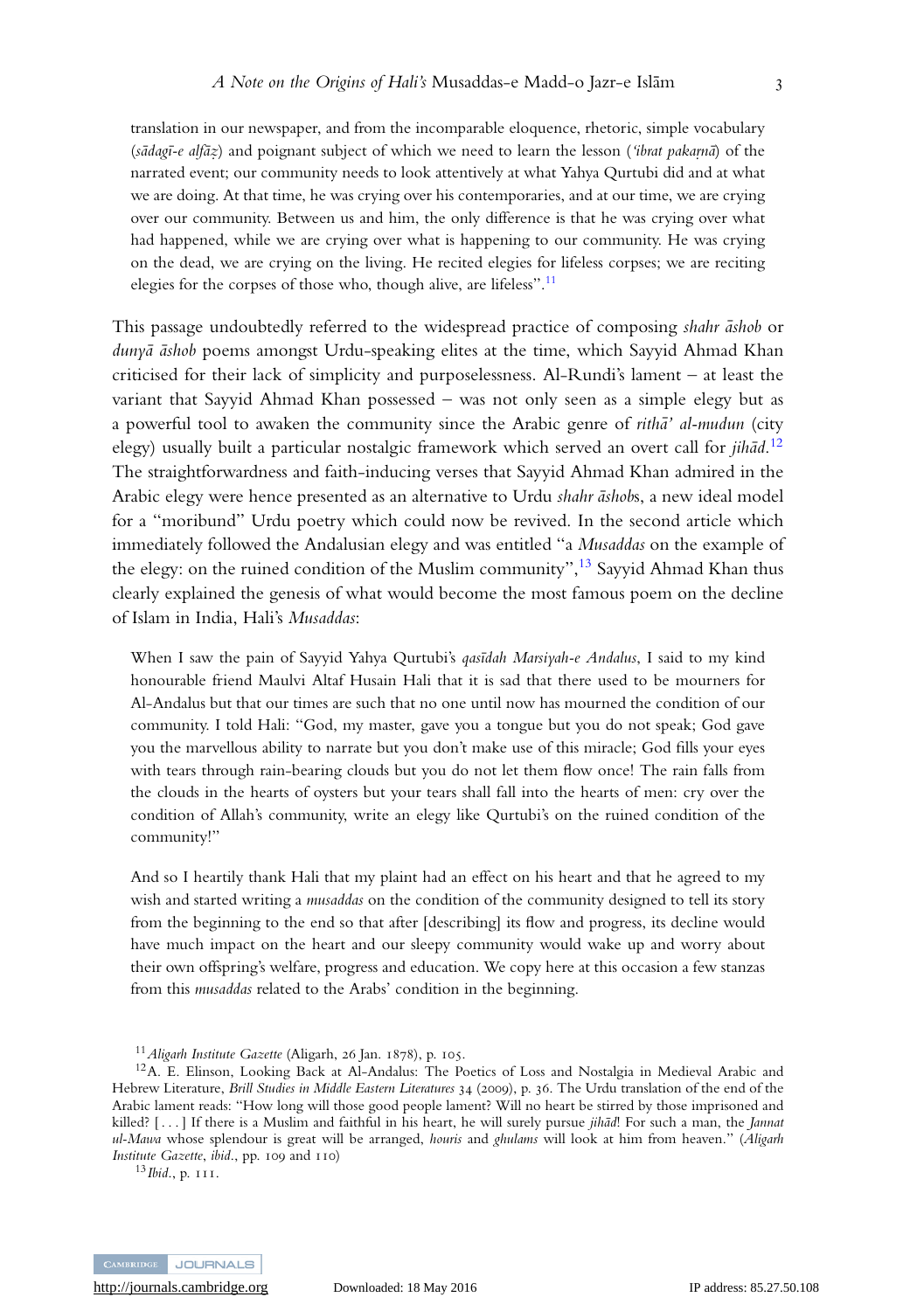[A dozen of stanzas on the subject from a first version of Hali's *Musaddas* follow.]

As the article explicitly shows, the *Musaddas* was therefore not only written at Sayyid Ahmad's overt demand but on the specific instruction to take al-Rundi's elegy as example, and Hali had been working on this Urdu re-adaptation before the publication of the articles at the end of January 1878. Although the *Musaddas* was a reformist text, creatively adapting the Andalusian model by focusing on the figure of the Prophet and the origins of Islam, it adopted many of the literary devices used in *The Lament for the fall of Seville* which were specific to the Arabic and Andalusian genre. While the Urdu *shahr āshob* tradition never invoked other historical dynasties in its mourning of the fall of North Indian cities, it was a common characteristic of Andalusi *ubi sunt*, which built nostalgia on the ruins of other historical losses and interwove the immediate past with a more distant Arab heritage by constantly evoking the ancient landscapes of the Nile, Mecca or Damascus.14 Drawing from the genre, Hali too linked the decline of Indian Islam with other exotic and once-glorious Islamic places with a particular emphasis on Muslim Spain, a wink to al-Rundi's elegy. The inclusion of India in a broader historical framework of Islamic accomplishment and decline also directly inspired the title of the *Musaddas on the Ebb and Flow of Islam*. As in the genre of *ritha' al-mudun*, this intensified nostalgia yielded to a sense of shame that was transformed into a call for *jihad*, or in the case of the *Musaddas*, for modernist reform. This aspect of Arabic poetry incidentally concurred with the new utilitarian notions of literature that Hali embraced. As Sayyid Ahmad Khan's articles in the *Aligarh Institute Gazette* demonstrate the decisive Arab shift operated in Hali's *Musaddas* and many of its remarkable innovations were the result of its being an Urdu adaptation of al-Rundi's famous Arabic elegy. The *Musaddas* indeed participated in the increasing pull of Urdu-speaking elites towards their Arab heritage, and the poetic mention of Delhi alongside Cordova or Baghdad coincided with their greater awareness of belonging to a wider Muslim world.

The two articles of the *Aligarh Institute Gazette* enable us to reappraise Hali's *Musaddas*, but they still leave us with unanswered questions: why did al-Rundi's elegy resurface in a North Indian newspaper in the middle of the Russo-Turkish war? And if in January 1878 Sir Sayyid wanted to stress the literary continuum between al-Rundi's *Lament* and Hali's *Musaddas*, why did the information fall into oblivion to such an extent that neither he nor Hali ever alluded to it afterwards? The fact that the poem was published soon after the defeat at Plevna, and the immediacy that the articles imply between the 'discovery' of the poem (which is attributed to al-Qurtubi, a common attribution in Arabic scholarly milieus)<sup>15</sup> and its publication in the *Aligarh Institute Gazette* seem to indicate that Sir Sayyid could have stumbled upon the poem somewhere, maybe in one of the contemporary foreign (perhaps Turkish) newspapers which

∗∗∗



<http://journals.cambridge.org> Downloaded: 18 May 2016 IP address: 85.27.50.108

<sup>14</sup>A. E. Elison, *op.cit*., p.30.

<sup>15</sup>Both Sharif al-Din Mahmud al-Khafaji (d. 1657) and the *Fihris al-Makhtutat* of *Dar al-Kutub* in Cairo ascribed the poem to al-Qurtubi (See R. Y. Ebied and M. J. L. Young, 'Abu'l-Baqa' al-Rundi and his elegy on Muslim Spain', *The Muslim World 66*, 1(1976), pp. 30-31).